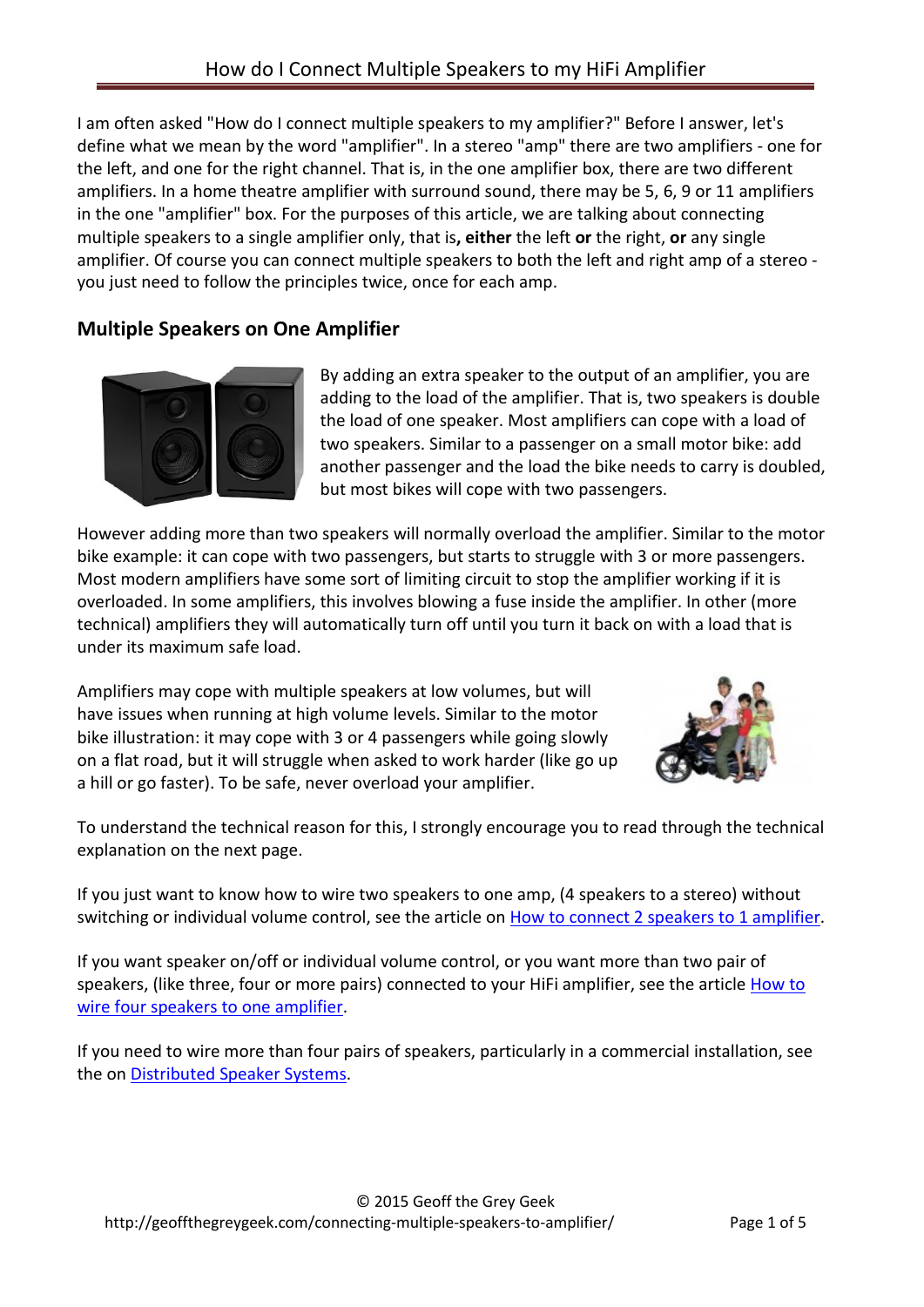## **Technical Explanation**

In the specifications for a hifi amplifier might say **Output: 100 watts @ 4 ohms**

This is normally specifying the maximum power output of the amplifier and the minimum resistance in the speaker circuit. So in this case, the amplifier will produce 100 watts of power when run at full volume connected to a speaker load of 4 ohms. The ohms bit is our main concern. Ohms is a measurement of resistance. In the case of speakers, it is the measurement of how much resistance the speaker has in the circuit connected to the amplifier. Technically speaking, the **resistance of speakers is called "impedance",** as the output of an amplifier is AC, and resistance in an AC circuit is called impedance.

To understand what all this means, we need to get technical and use some formulas. An

explanation of these formulas can be found in the article [The Dreaded Ohms Law.](http://geoffthegreygeek.com/ohms-law/) We will use the summary table from that article. You don't need to understand these formulas but we need to use them.

In our example we know:

Power is 100 watts:  $P = 100$ 

Impedance is 4 ohms:  $R = 4$ 

So we can use the appropriate formulas to calculate the output voltage(V) and current(I) of the amplifier.

Calculation of output voltage (V):

$$
V = \sqrt{P \times R} = \sqrt{100 \times 4} = \sqrt{400} = 20
$$
 volts

Calculation of output current (I):

$$
I = \sqrt{\frac{P}{R}} = \sqrt{\frac{100}{4}} = \sqrt{25} = 5
$$
amps

So, from the specifications and a couple of calculations, we now know the following: Power=100 watts, Impedance (resistance) = 4 ohms, Voltage = 20 volts, Current = 5 amps

An equivalent circuit will help us visualise what is happening.<br>total current





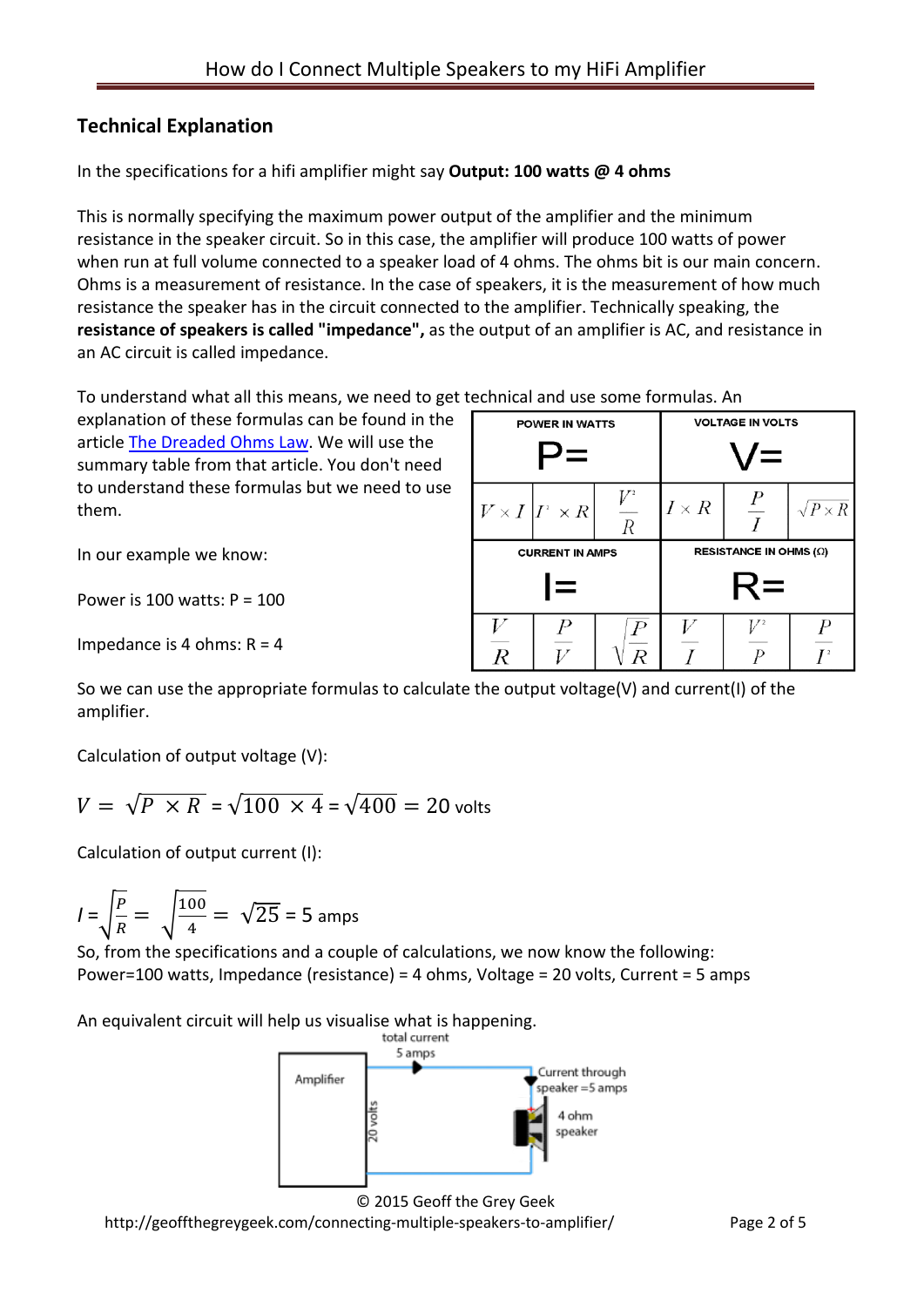This illustrates the maximum capacities of the amplifier. With a load impedance (speaker) of 4 ohms, the amplifier needs to deliver 5 amps to produce the 100 watts of power. This amplifier will normally have some sort of limiting circuitry to limit the current output to no more than 5 amps. The reason being, all the electronics will be designed to deliver 5 amps. Therefore to avoid "blowing up" the output stage (and possibly the power supply), some form of current limiting is employed. The simplest form of a current limiting circuit is a fuse. If a 5 amp fuse is placed in series with the output, then it would supply the current until the total current exceeds the 5 amps at which point it would "blow".

Remember, these are the maximum ratings of the amplifier. In practice, many speakers are made to have an impedance of 8 ohms. Therefore the equivalent circuit would be similar, but with a different impedance, therefore a different current as shown here:

$$
I = \frac{V}{R} = \frac{20}{8} = 2.5
$$
amps

The power output of the amplifier is also reduced:

$$
P = \frac{V^2}{R} = \frac{20^2}{8} = \frac{400}{8} = 50
$$
 watts



In practice, because the speaker impedance is increased, the load is decreased and the amplifier is capable of outputting around 23 volts which gives a maximum power output of 70 watt @ 8 ohms.

The important principal is: **the higher the speaker impedance, the less current required** from the amplifier. Also, the **lower the speaker impedance, the more current** required from the amplifier.

OK, this is all very good, but what about connecting two or more speakers to the amplifier? Glad you ask, this is the fun bit. Let's connect two 8 ohm speakers to the one amplifier.



You will notice that each speaker still draws 2.5 amps from the amplifier. So the combined load on the amplifier is now drawing a total of 5 amps (2 x 2.5=5). You may have noticed that this is the same current (and therefore the same total load) as one 4 ohm speaker. That's right, two 8 ohm speakers in parallel is the same as one 4 ohm speaker. If you like, you can prove this using the formula for calculating resistances in parallel. If you've had enough formulas, just skip this and go to the next paragraph.

> 1  $\frac{1}{R_{total}} = \frac{1}{R_1} + \frac{1}{R_2}$  so  $\frac{1}{R_{tot}}$  $\frac{1}{R_{total}} = \frac{1}{8} + \frac{1}{8} = \frac{1}{4}$  therefore R (total) = 4 ohms

© 2015 Geoff the Grey Geek http://geoffthegreygeek.com/connecting-multiple-speakers-to-amplifier/ Page 3 of 5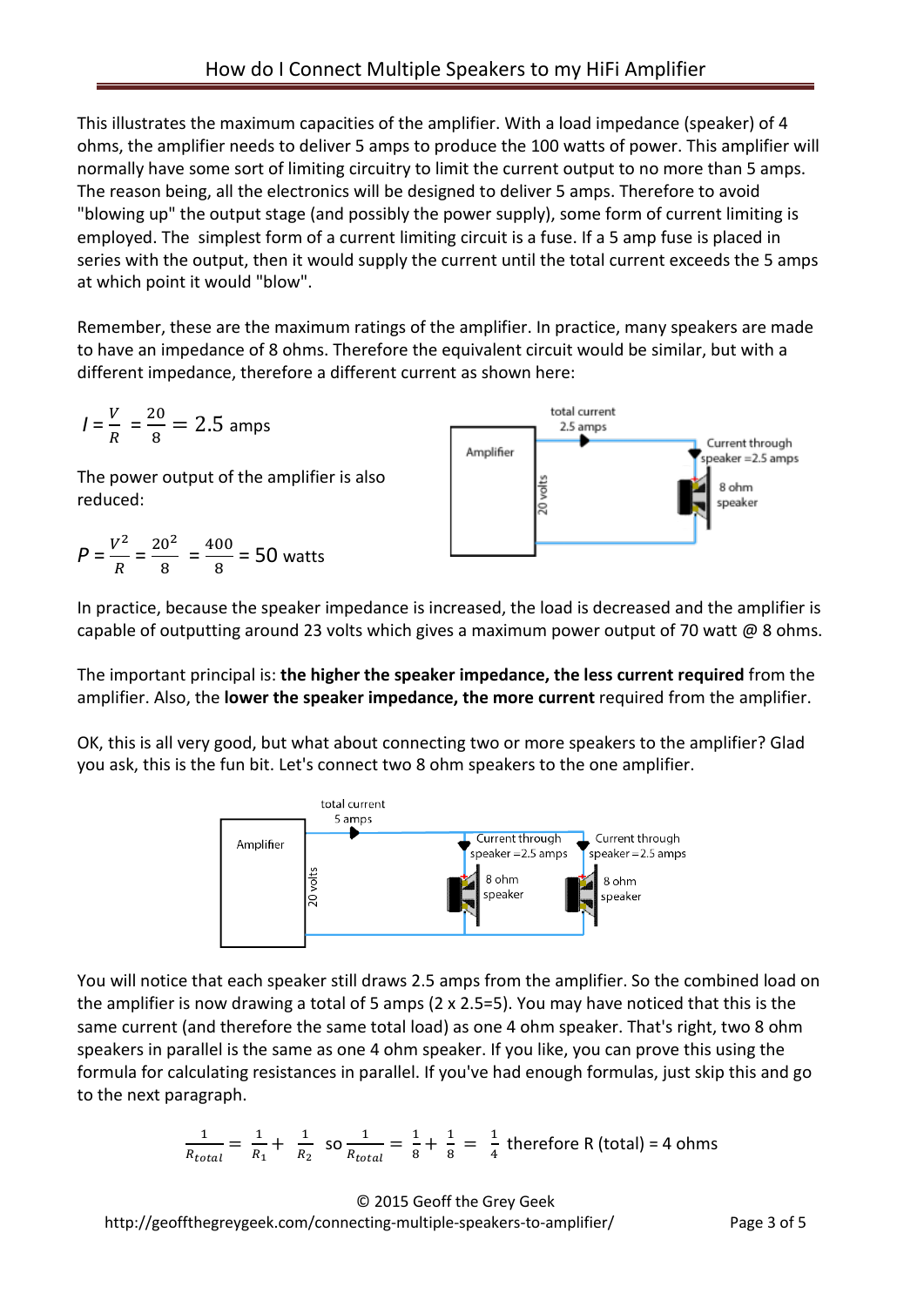The good news is, this is within the specifications of the amplifier as we saw earlier. So, as long as the speakers both have an impedance of 8 ohms (or more), and the amplifier is rated for 4 ohms, then you can safely run the amplifier with two speakers.

Now what do think is going to happen if we are having a party in several rooms and need multiple speakers (like four speakers) connected to one amplifier on the stereo? The circuit would look like this:



If the poor old amplifier can still hold the 20 volts, each speaker is still trying to draw 2.5 amps, meaning the total current draw from the amplifier is 10 amps - way above its specified capabilities. At this point, we hope it has a limit/protection circuit and has turned itself off, or at the very least the 5 amp protection fuse inside has blown. If there is no current limiting circuitry, then quickly turn the power off when you see the smoke rising from the amplifier.

For those who like the mathematical evidence rather than just the pictorial reasoning, the calculation of the total resistance looks like this:

1  $\frac{1}{R_{total}} = \frac{1}{R_1} + \frac{1}{R_2} + \frac{1}{R_3} + \frac{1}{R_4}$  so  $\frac{1}{R_{tot}}$  $\frac{1}{R_{total}} = \frac{1}{8} + \frac{1}{8} + \frac{1}{8} + \frac{1}{8} = \frac{1}{2}$  therefore R (total) = 2 ohms

Then calculate the current:  $I = \frac{V}{R}$  $\boldsymbol{\kappa}$  $\frac{20}{2}$  = 10 amps = smoke.

For an easy way to calculate the total impedance of speakers in parallel, try my simpl[e Speakers in](http://geoffthegreygeek.com/calculator-speakers-in-parallel/)  [Parallel Calculator.](http://geoffthegreygeek.com/calculator-speakers-in-parallel/)

## **Multiple Speaker Selector Switches**

There are ways of connecting multiple speakers to one HiFi amplifier without causing damage, but not by simply connecting one speaker onto the other. For a detailed and practical outline of how to connect four or more pairs of speakers to a HiFi amplifier, see thi[s article.](http://geoffthegreygeek.com/how-to-wire-four-hifi-speakers/) The simple method

(with the limitations listed in the other article) is to use a speaker selector switch. A 4 zone switch will allow up to 4 pairs of speakers to be connected to the one amplifier.



Speaker selector switches can use various techniques to allow multiple speakers to be connected to the one amplifier, namely:

© 2015 Geoff the Grey Geek http://geoffthegreygeek.com/connecting-multiple-speakers-to-amplifier/ Page 4 of 5